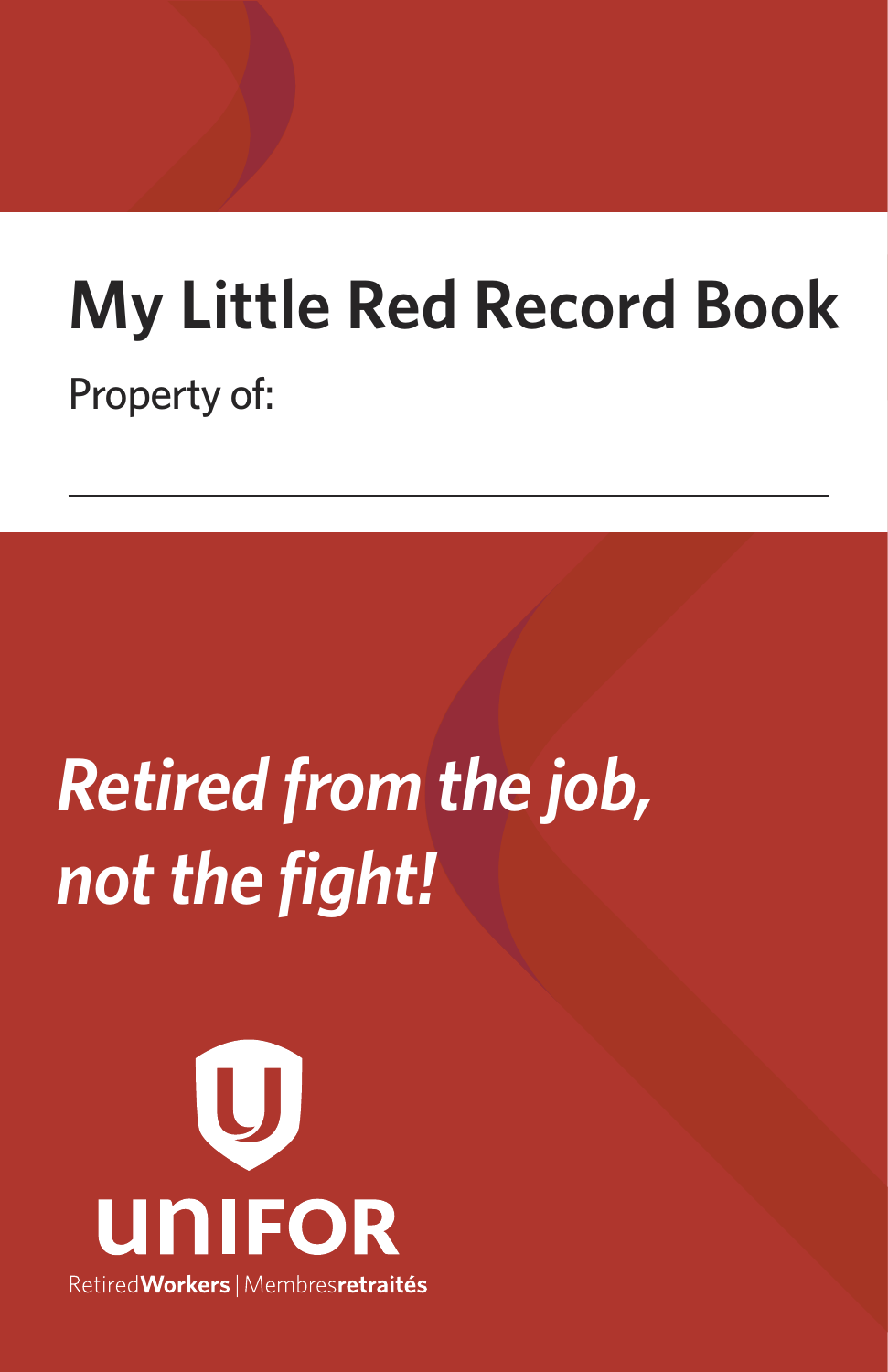

### **Unifor Retired Workers Department**

For more information visit our website: **unifor.org/retirees**

> Contact us: **1-800-268-9040 ext. 240 retirees@unifor.org**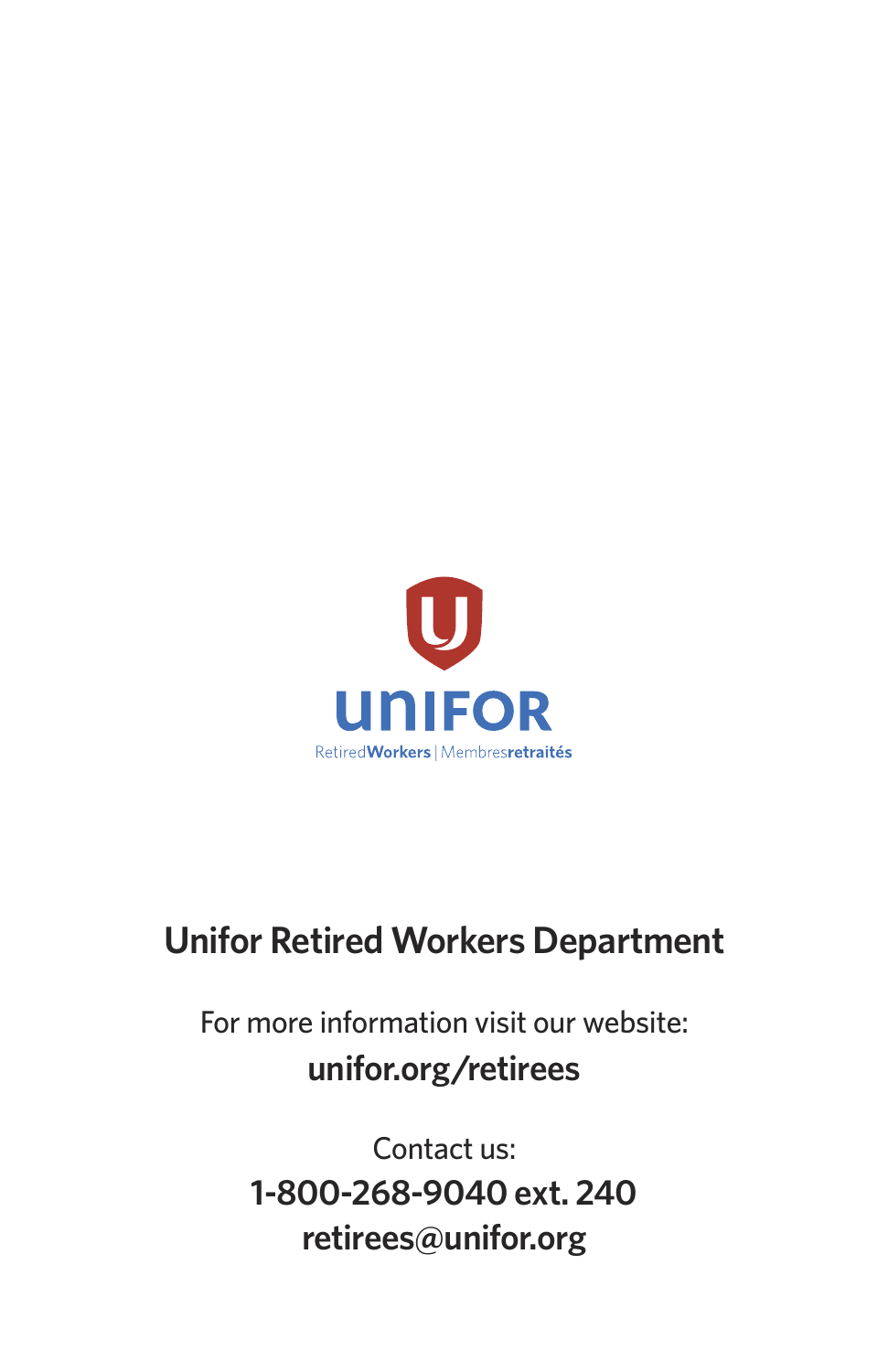This "Little Red Record Book" is designed to help you keep track of your personal records and organize essential information in the event of an emergency. Store this booklet in a secure place and make sure to notify a trusted person of its location.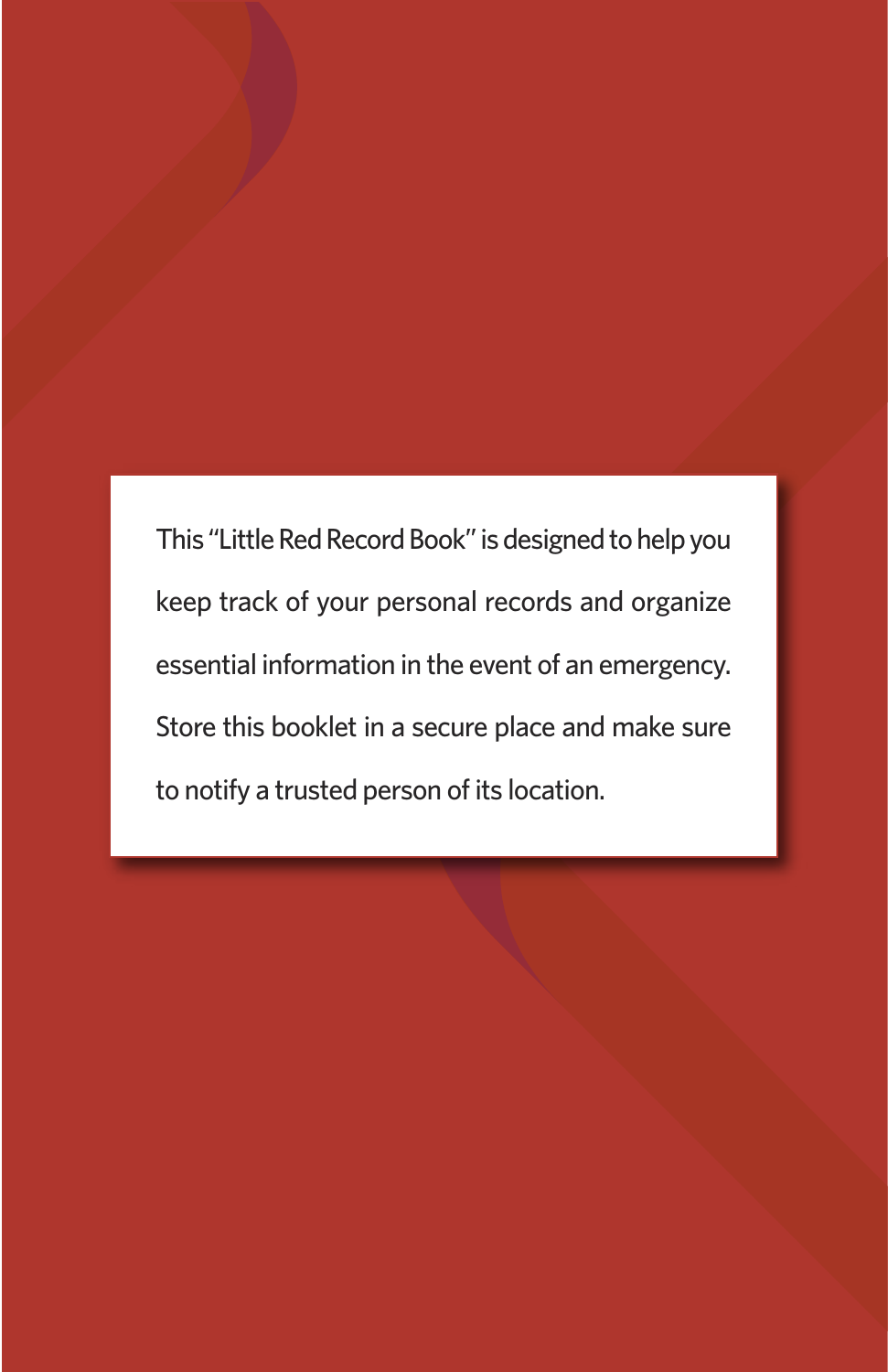### **TABLE OF CONTENTS**

| <b>Subject</b>                                                                                                                                       | Page             |
|------------------------------------------------------------------------------------------------------------------------------------------------------|------------------|
| <b>Personal Information</b><br>the control of the control of the control of the control of the control of the control of                             |                  |
|                                                                                                                                                      |                  |
|                                                                                                                                                      |                  |
|                                                                                                                                                      |                  |
|                                                                                                                                                      |                  |
|                                                                                                                                                      |                  |
|                                                                                                                                                      |                  |
| <b>Relationship Status</b><br><u> 1980 - Johann Barn, mars ann an t-Amhain Aonaich an t-Aonaich an t-Aonaich ann an t-Aonaich ann an t-Aonaich</u>   | 3                |
|                                                                                                                                                      |                  |
| <b>Emergency Contact</b>                                                                                                                             | $\boldsymbol{A}$ |
| <b>Next of Kin</b>                                                                                                                                   | 4                |
| <b>Employment History</b><br><u> 1989 - Johann Stoff, deutscher Stoffen und der Stoffen und der Stoffen und der Stoffen und der Stoffen und der</u>  | 5                |
|                                                                                                                                                      |                  |
| <b>Health Information</b>                                                                                                                            | 5                |
|                                                                                                                                                      |                  |
|                                                                                                                                                      |                  |
|                                                                                                                                                      |                  |
| <b>Financial Information</b><br><u> 1988 - Johann Stein, marwolaethau a bhann an t-Amhair an t-Amhair an t-Amhair an t-Amhair an t-Amhair an t-A</u> | 7                |
|                                                                                                                                                      |                  |
|                                                                                                                                                      |                  |
|                                                                                                                                                      |                  |
|                                                                                                                                                      |                  |
|                                                                                                                                                      |                  |
|                                                                                                                                                      |                  |
|                                                                                                                                                      |                  |
|                                                                                                                                                      |                  |
|                                                                                                                                                      |                  |
|                                                                                                                                                      |                  |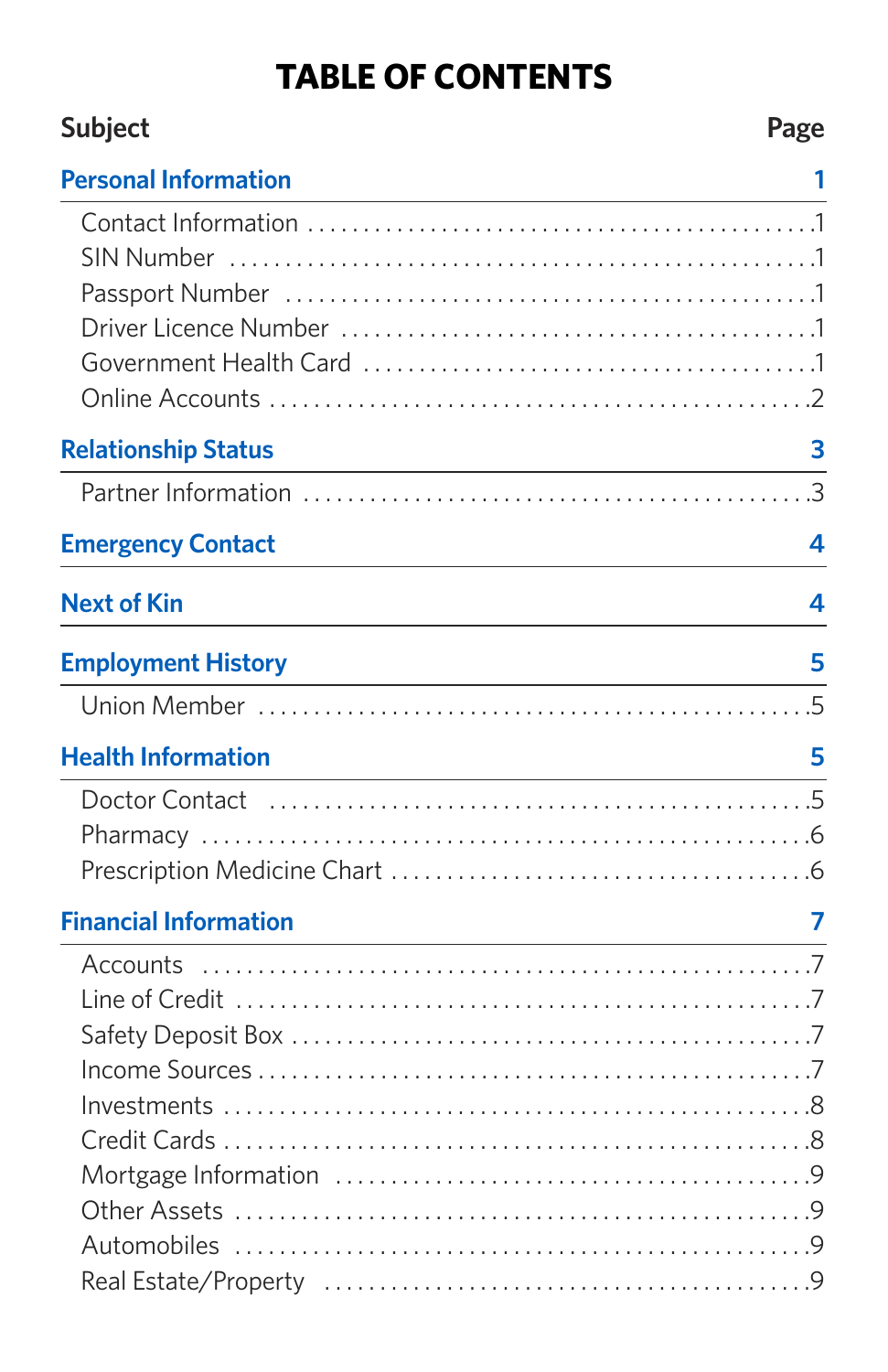### **Subject** Page

| <b>Insurance Information</b>       | 10 |
|------------------------------------|----|
|                                    |    |
|                                    |    |
|                                    |    |
|                                    |    |
|                                    |    |
|                                    |    |
| <b>Estate Planning Information</b> |    |
|                                    |    |
|                                    |    |
|                                    |    |
|                                    |    |
|                                    |    |
|                                    |    |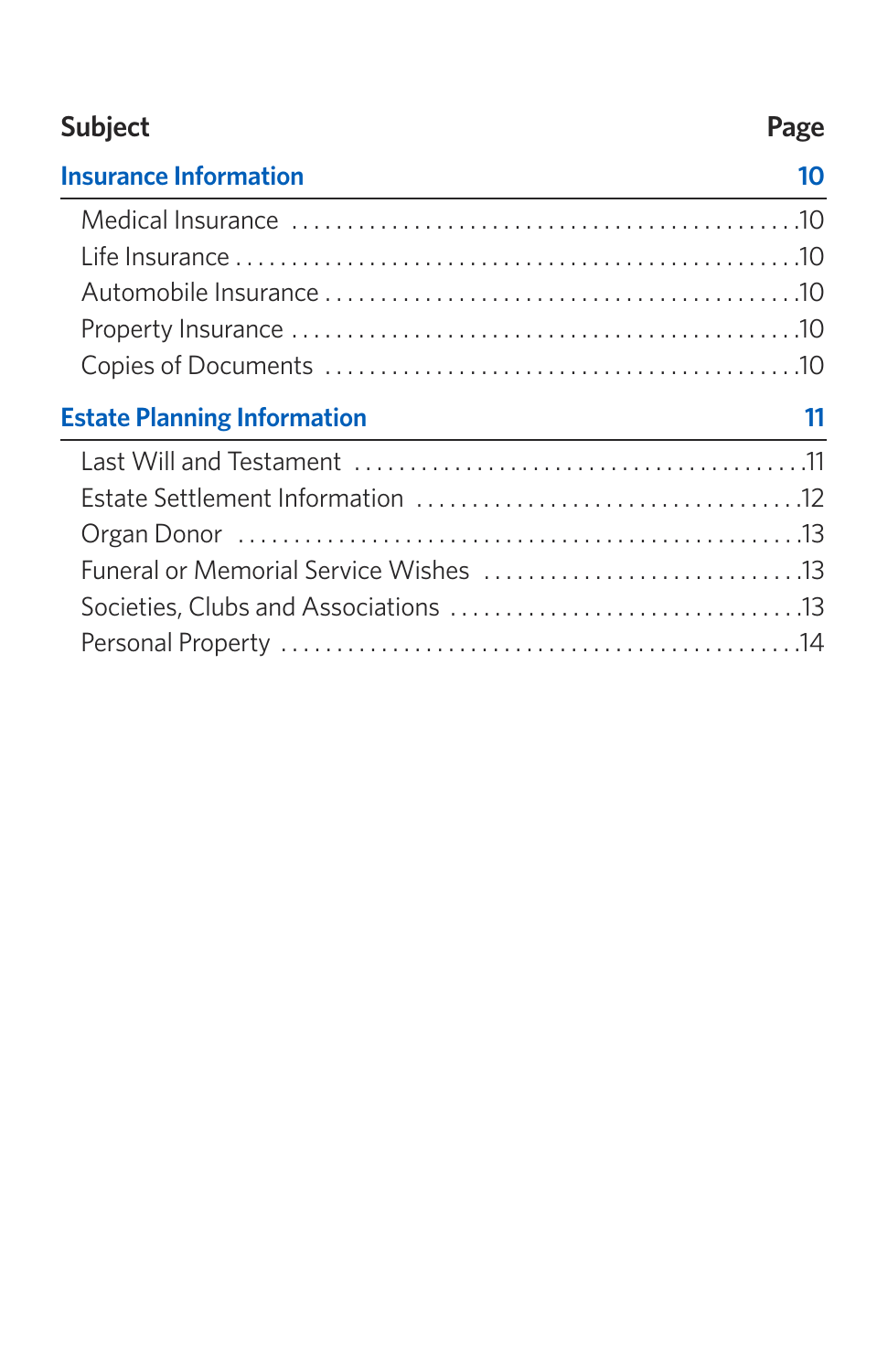### **Personal Information**

| Home Phone Number: (                          |                                                                |
|-----------------------------------------------|----------------------------------------------------------------|
| Cell Phone Number: (                          |                                                                |
| Place of Birth (City Province/State Country): |                                                                |
|                                               | <u> 1989 - Johann Stoff, amerikansk politiker (d. 1989)</u>    |
|                                               |                                                                |
|                                               |                                                                |
|                                               |                                                                |
|                                               |                                                                |
| Driver Licence Number and Expiry Date:        |                                                                |
|                                               | Government Health Card Number and Expiry Date (if applicable): |
|                                               |                                                                |
| <b>Notes:</b>                                 |                                                                |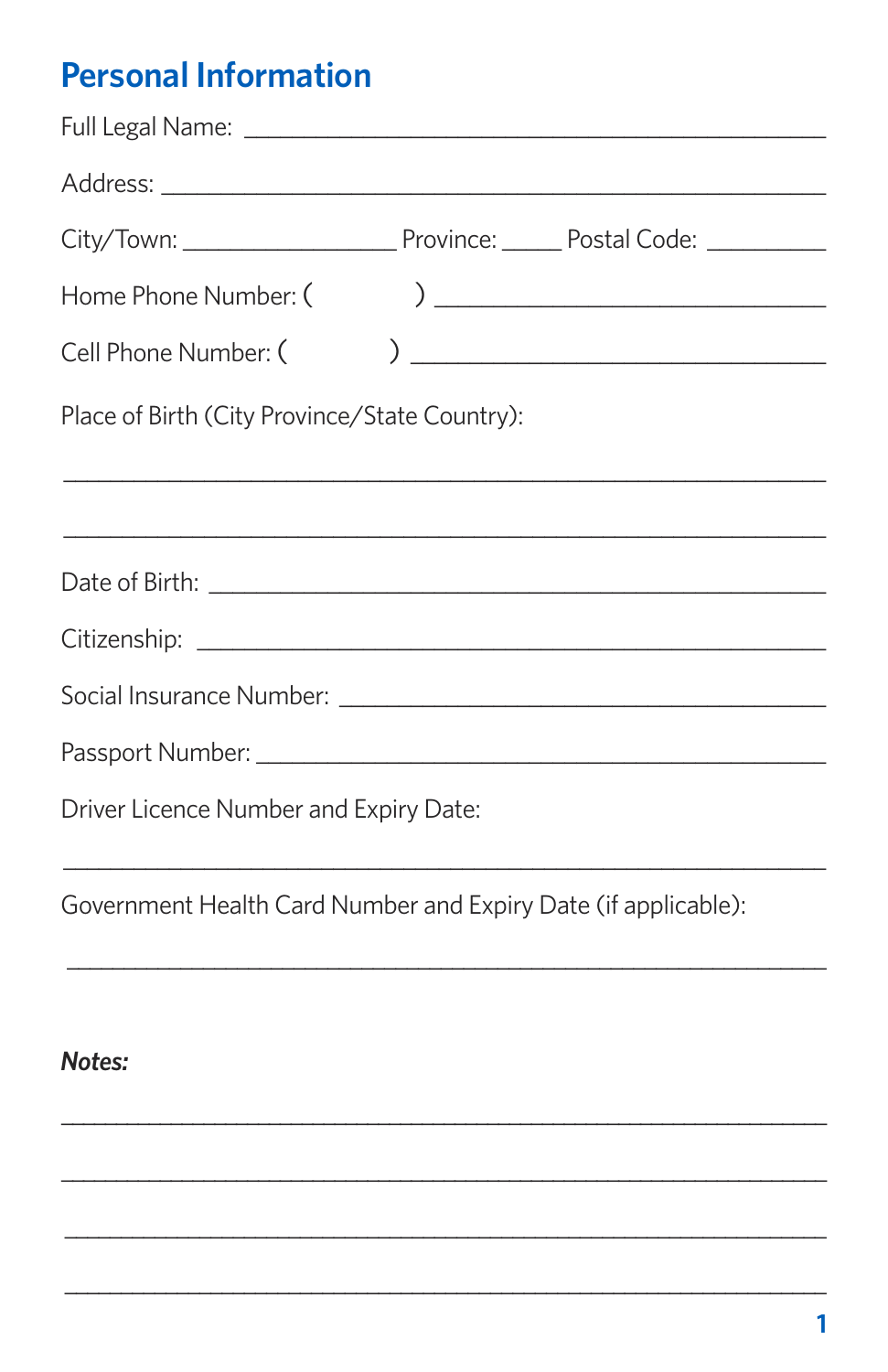**Online Accounts** (e.g. Email accounts, Facebook, Twitter, Instagram, webpages)

| Account | <b>User Name</b> | Password |
|---------|------------------|----------|
|         |                  |          |
|         |                  |          |
|         |                  |          |
|         |                  |          |
|         |                  |          |
|         |                  |          |
|         |                  |          |
|         |                  |          |
|         |                  |          |
|         |                  |          |
|         |                  |          |
|         |                  |          |
|         |                  |          |
|         |                  |          |
|         |                  |          |
|         |                  |          |
|         |                  |          |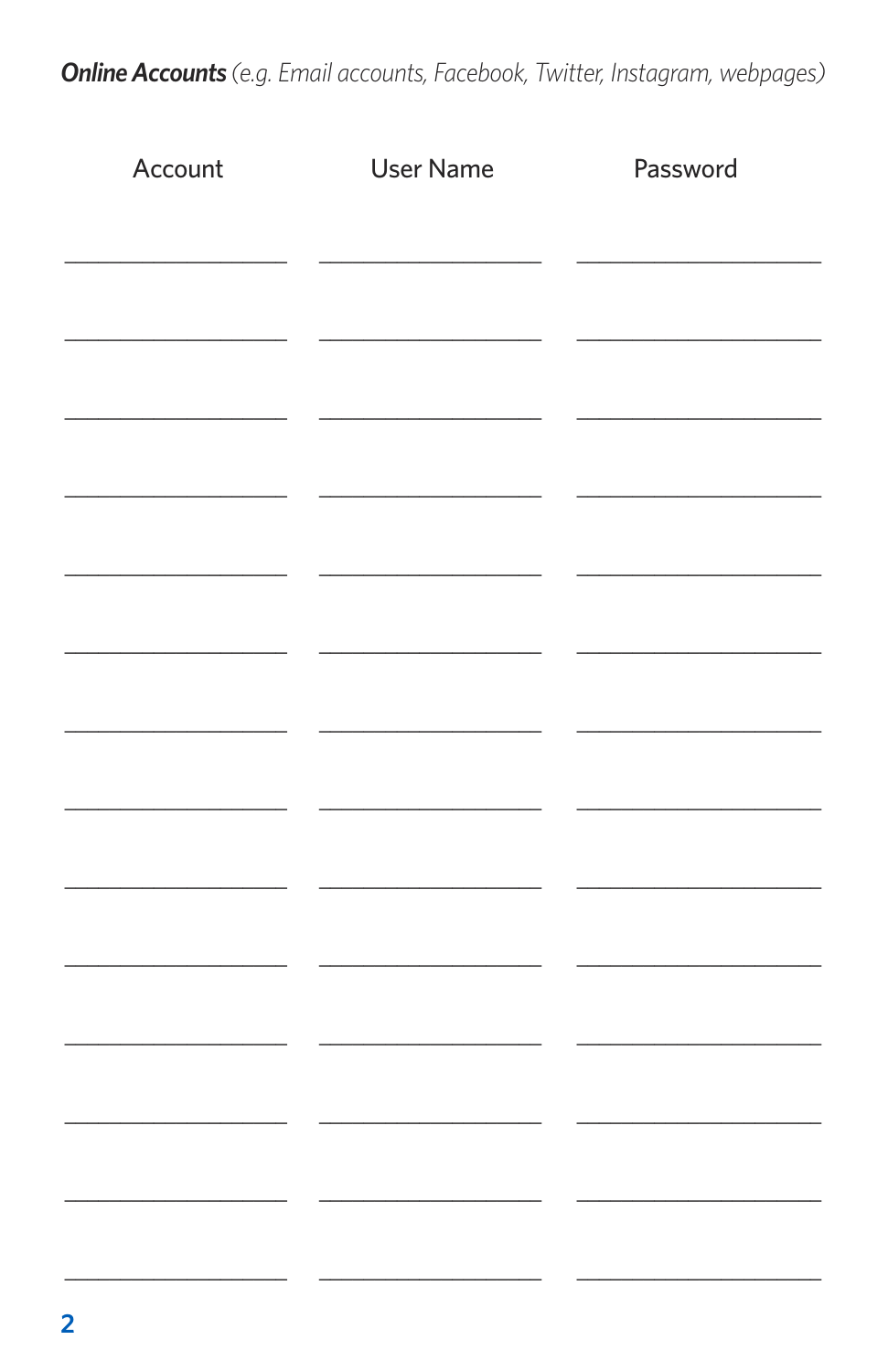### **Relationship Status**

| $\Box$ Married                                |                  | $\Box$ Common-law $\Box$ Single                             |  |
|-----------------------------------------------|------------------|-------------------------------------------------------------|--|
| $\Box$ Divorced                               | $\Box$ Separated | $\Box$ Widowed                                              |  |
|                                               |                  |                                                             |  |
| <b>If Married:</b>                            |                  |                                                             |  |
|                                               |                  |                                                             |  |
| Marriage Contract: □ Yes □ No                 |                  |                                                             |  |
|                                               |                  |                                                             |  |
| <b>Partner Information:</b>                   |                  |                                                             |  |
|                                               |                  |                                                             |  |
|                                               |                  |                                                             |  |
|                                               |                  |                                                             |  |
| Home Phone Number: (                          |                  | ) $\overline{\phantom{a}}$                                  |  |
| Cell Phone Number: (                          | $\mathcal{L}$    |                                                             |  |
|                                               |                  |                                                             |  |
| Place of Birth (City Province/State Country): |                  |                                                             |  |
|                                               |                  | <u> 1989 - Johann Stoff, amerikansk politiker (d. 1989)</u> |  |
|                                               |                  |                                                             |  |
|                                               |                  |                                                             |  |
|                                               |                  |                                                             |  |
|                                               |                  |                                                             |  |
|                                               |                  |                                                             |  |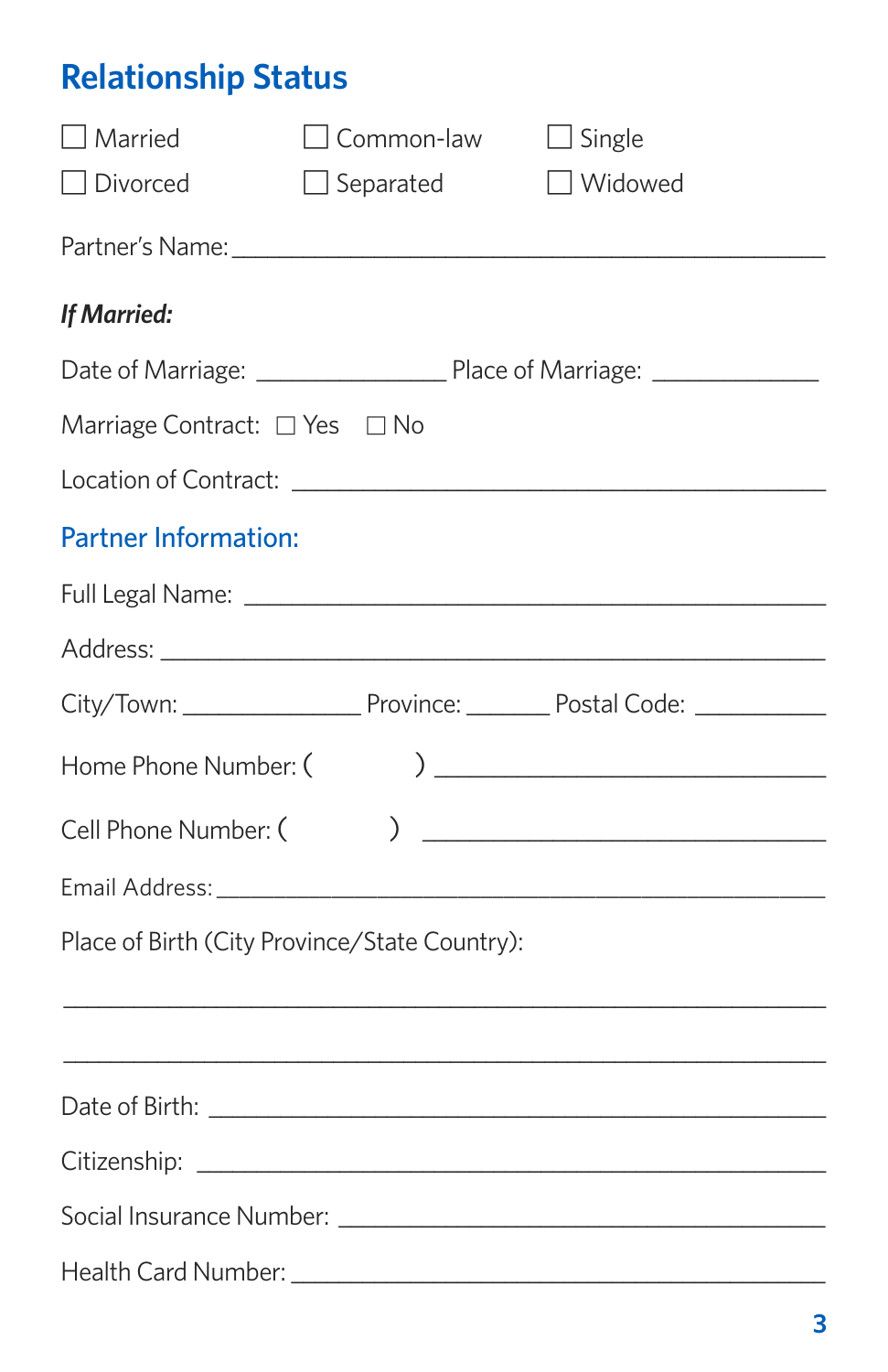### **Emergency Contact (family member or friend)**

| Home Phone Number: ( | $\begin{tabular}{ c c c c } \hline \quad \quad & \quad \quad & \quad \quad & \quad \quad \\ \hline \end{tabular}$ |
|----------------------|-------------------------------------------------------------------------------------------------------------------|
| Cell Phone Number: ( |                                                                                                                   |
|                      |                                                                                                                   |
| <b>Next of Kin</b>   |                                                                                                                   |
|                      |                                                                                                                   |
|                      |                                                                                                                   |
|                      |                                                                                                                   |
|                      |                                                                                                                   |
|                      |                                                                                                                   |
|                      |                                                                                                                   |
|                      |                                                                                                                   |
|                      |                                                                                                                   |
|                      |                                                                                                                   |
|                      |                                                                                                                   |
|                      | _Relationship __________                                                                                          |
|                      |                                                                                                                   |

 $\overline{\mathbf{4}}$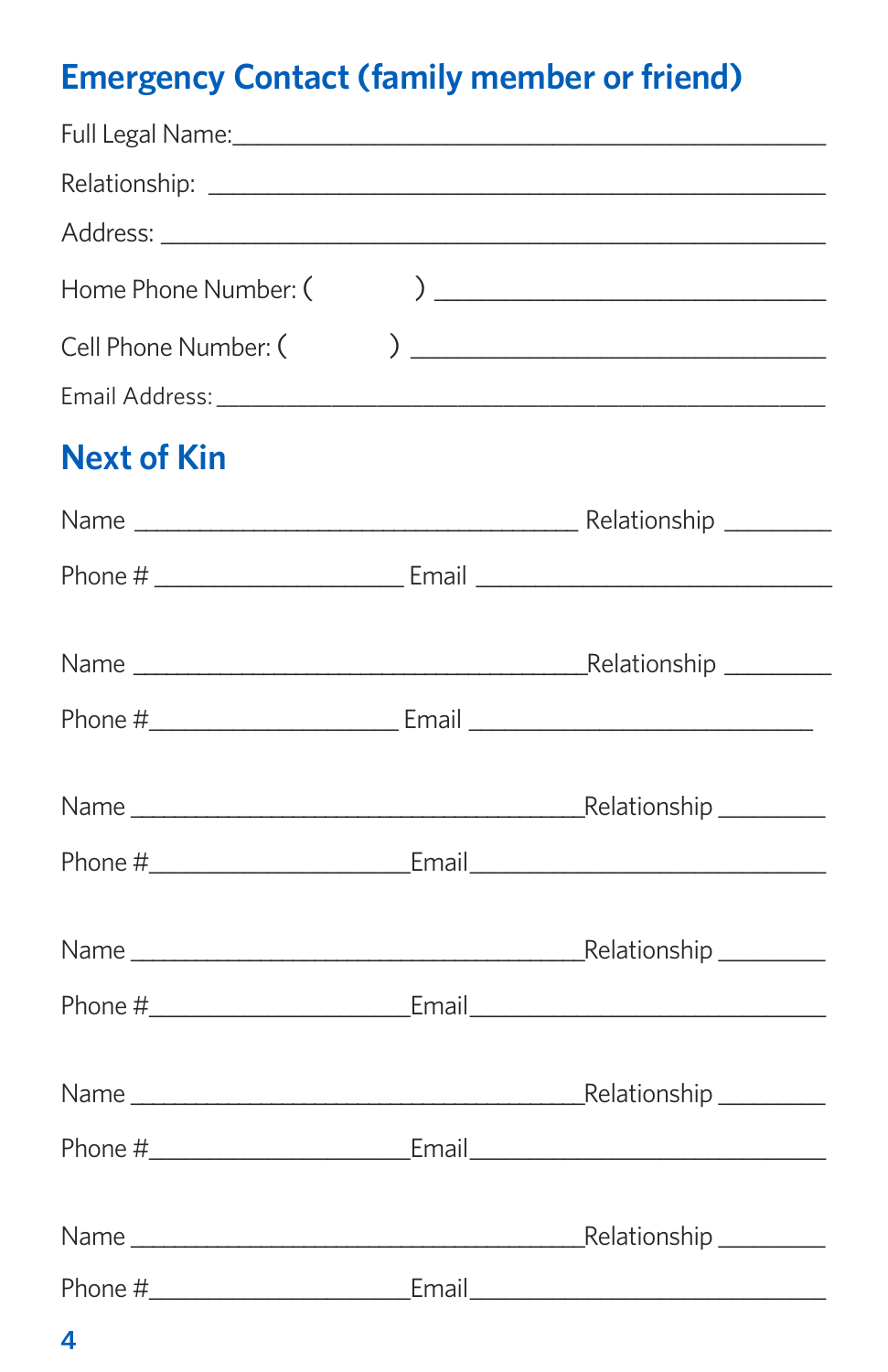### **Employment History**

| Pension Benefits: □ Yes □ No                                                                                                                                                                                                  |
|-------------------------------------------------------------------------------------------------------------------------------------------------------------------------------------------------------------------------------|
| Member of a Labour Union: □ Yes □ No                                                                                                                                                                                          |
|                                                                                                                                                                                                                               |
| <b>Health Information</b>                                                                                                                                                                                                     |
| <b>Doctor Contacts:</b>                                                                                                                                                                                                       |
| <b>Family Physician</b>                                                                                                                                                                                                       |
|                                                                                                                                                                                                                               |
|                                                                                                                                                                                                                               |
|                                                                                                                                                                                                                               |
| <b>Other Physicians</b>                                                                                                                                                                                                       |
|                                                                                                                                                                                                                               |
|                                                                                                                                                                                                                               |
|                                                                                                                                                                                                                               |
|                                                                                                                                                                                                                               |
|                                                                                                                                                                                                                               |
|                                                                                                                                                                                                                               |
|                                                                                                                                                                                                                               |
|                                                                                                                                                                                                                               |
|                                                                                                                                                                                                                               |
|                                                                                                                                                                                                                               |
|                                                                                                                                                                                                                               |
|                                                                                                                                                                                                                               |
| Phone Number: The Contract of the Contract of the Contract of the Contract of the Contract of the Contract of the Contract of the Contract of the Contract of the Contract of the Contract of the Contract of the Contract of |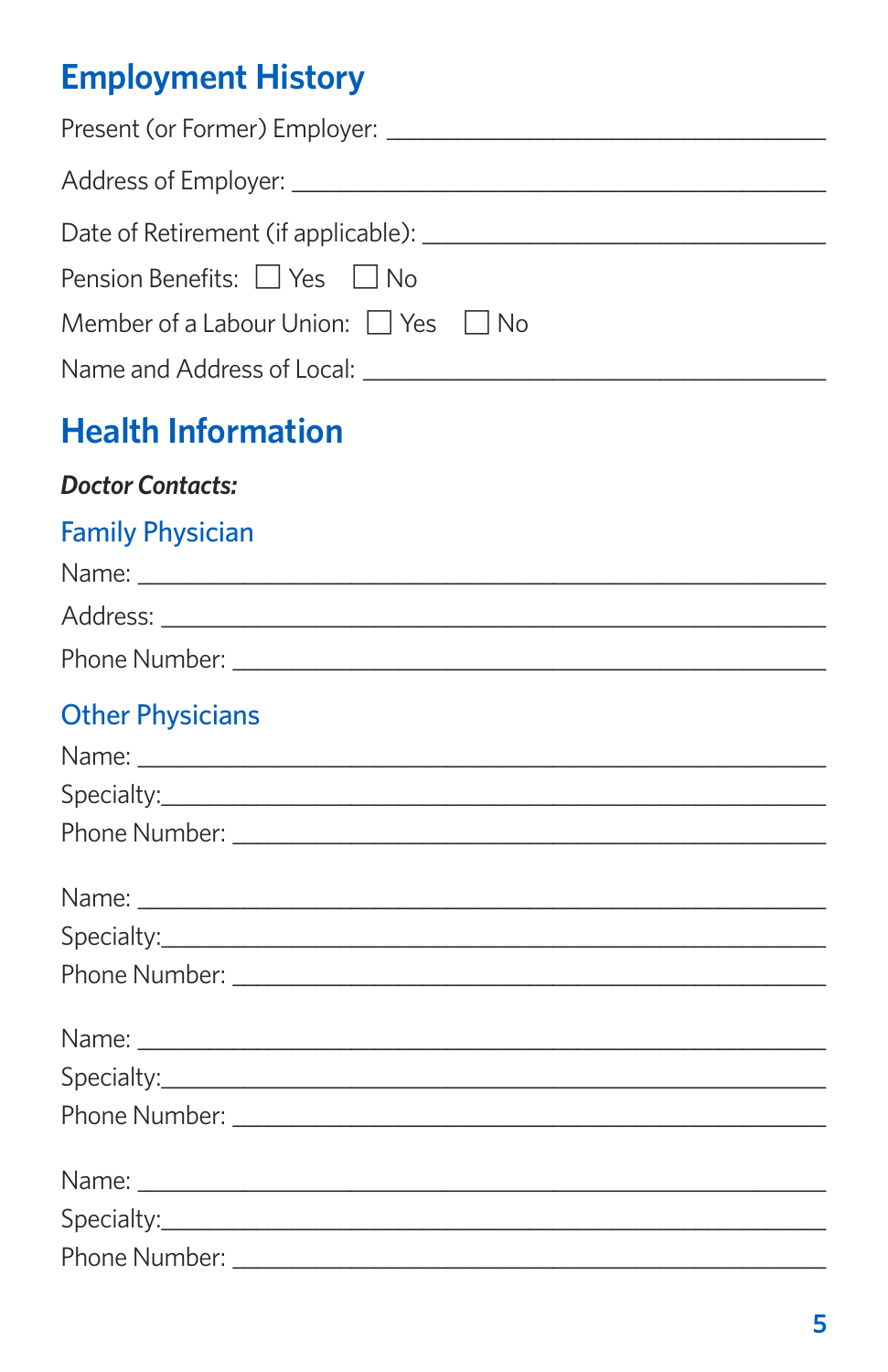### Dentist

| <b>Pharmacy:</b> |  |
|------------------|--|
| $\mathbf{A}$     |  |

| Name:         |
|---------------|
| Address:      |
| Phone Number: |

### *Medication Chart:*

| <b>Medication Name</b> | <b>Prescribed by</b> | <b>Start Date</b> | <b>Stop Date</b> |
|------------------------|----------------------|-------------------|------------------|
|                        |                      |                   |                  |
|                        |                      |                   |                  |
|                        |                      |                   |                  |
|                        |                      |                   |                  |
|                        |                      |                   |                  |
|                        |                      |                   |                  |
|                        |                      |                   |                  |
|                        |                      |                   |                  |
|                        |                      |                   |                  |
|                        |                      |                   |                  |
|                        |                      |                   |                  |

Cross out each medicine when finished or discontinued.

#### *Additional medication chart provided at back.*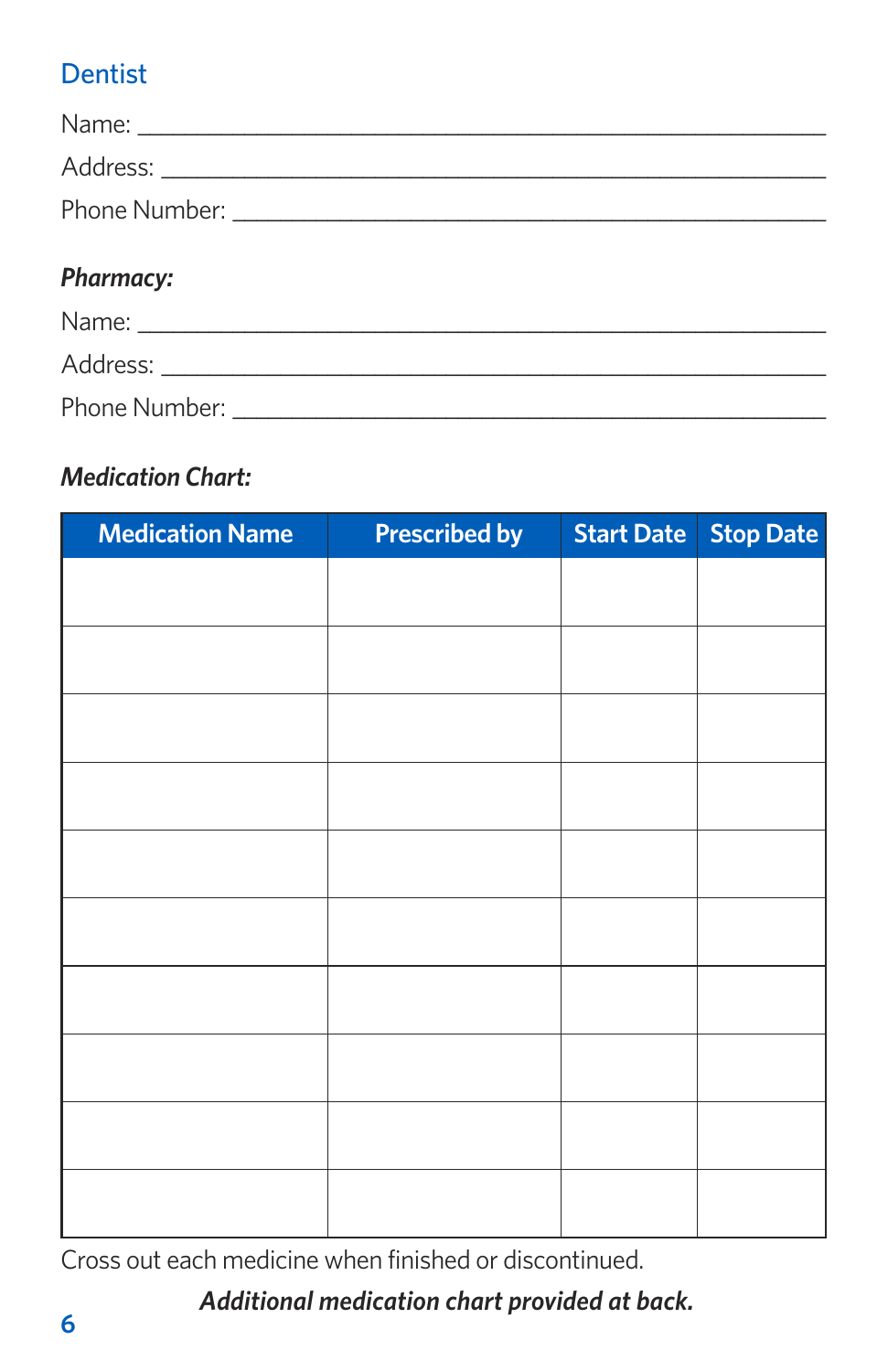## **Financial Information**

| <b>Bank, Trust Company, Credit Union, Caisse Populaire Accounts:</b> |  |  |  |
|----------------------------------------------------------------------|--|--|--|
|                                                                      |  |  |  |
|                                                                      |  |  |  |
|                                                                      |  |  |  |
|                                                                      |  |  |  |
|                                                                      |  |  |  |
|                                                                      |  |  |  |
|                                                                      |  |  |  |
|                                                                      |  |  |  |
|                                                                      |  |  |  |
| <b>Safety Deposit Box Institution &amp; Box Number:</b>              |  |  |  |
|                                                                      |  |  |  |
|                                                                      |  |  |  |
| <b>Income Sources:</b>                                               |  |  |  |
| Canada Pension Plan: □ Yes □ No                                      |  |  |  |
| Old Age Security/GIS: □ Yes □ No                                     |  |  |  |
|                                                                      |  |  |  |
|                                                                      |  |  |  |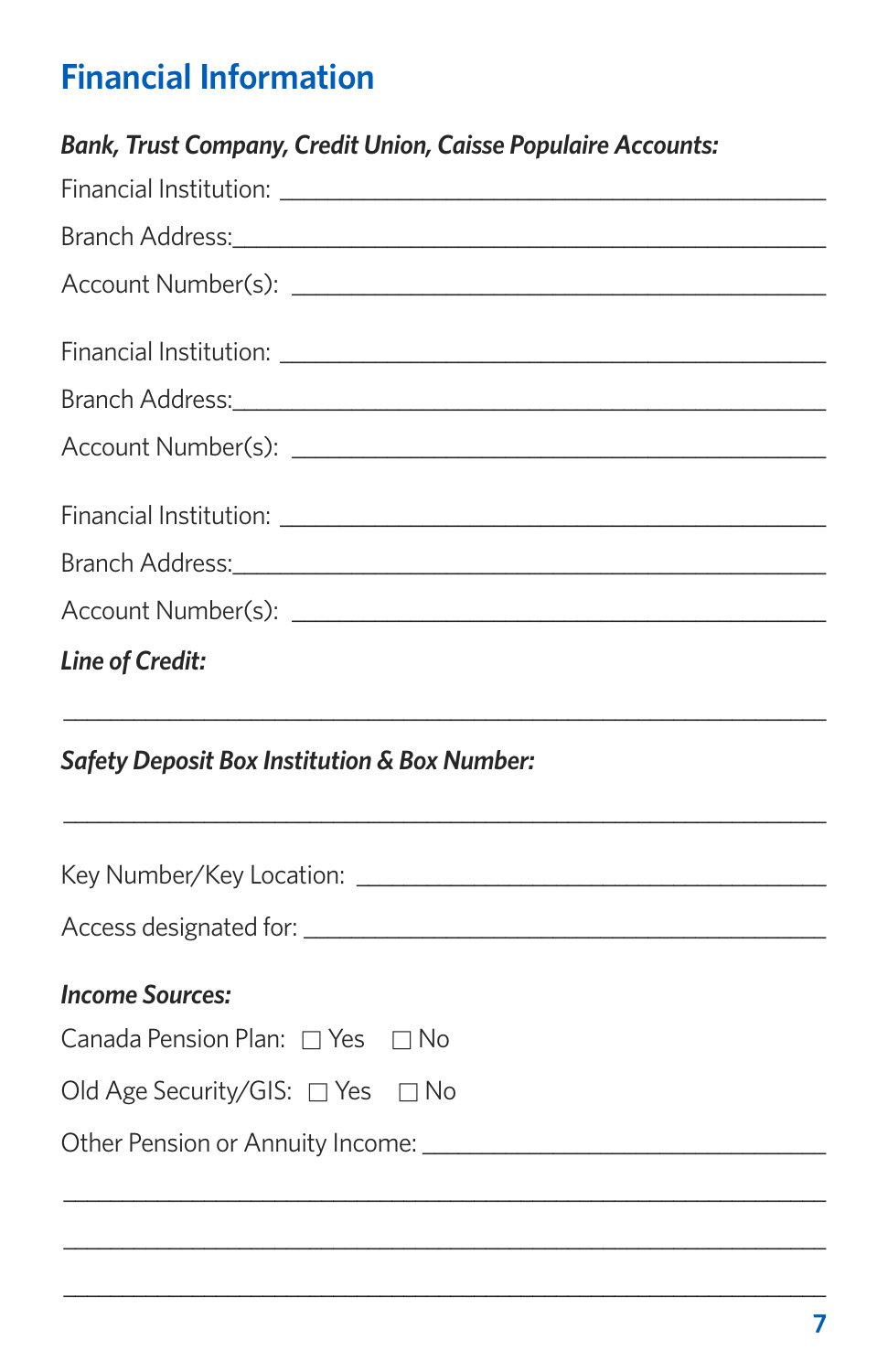#### *Investments:*

| <b>Type</b>                        | <b>Location and Details</b> |
|------------------------------------|-----------------------------|
| RRSP/RIF                           |                             |
|                                    |                             |
|                                    |                             |
|                                    |                             |
| <b>Stocks</b>                      |                             |
|                                    |                             |
|                                    |                             |
|                                    |                             |
| <b>Bonds</b>                       |                             |
|                                    |                             |
|                                    |                             |
|                                    |                             |
| Guaranteed<br>(GIC, Term Deposits) |                             |
|                                    |                             |
|                                    |                             |
|                                    |                             |

#### *Credit Cards:*

| Type of Card/Card Number:   |  |
|-----------------------------|--|
| Type of Card/Card Number:   |  |
| Type of Card/Card Number:   |  |
| Type of Card/Card Number: _ |  |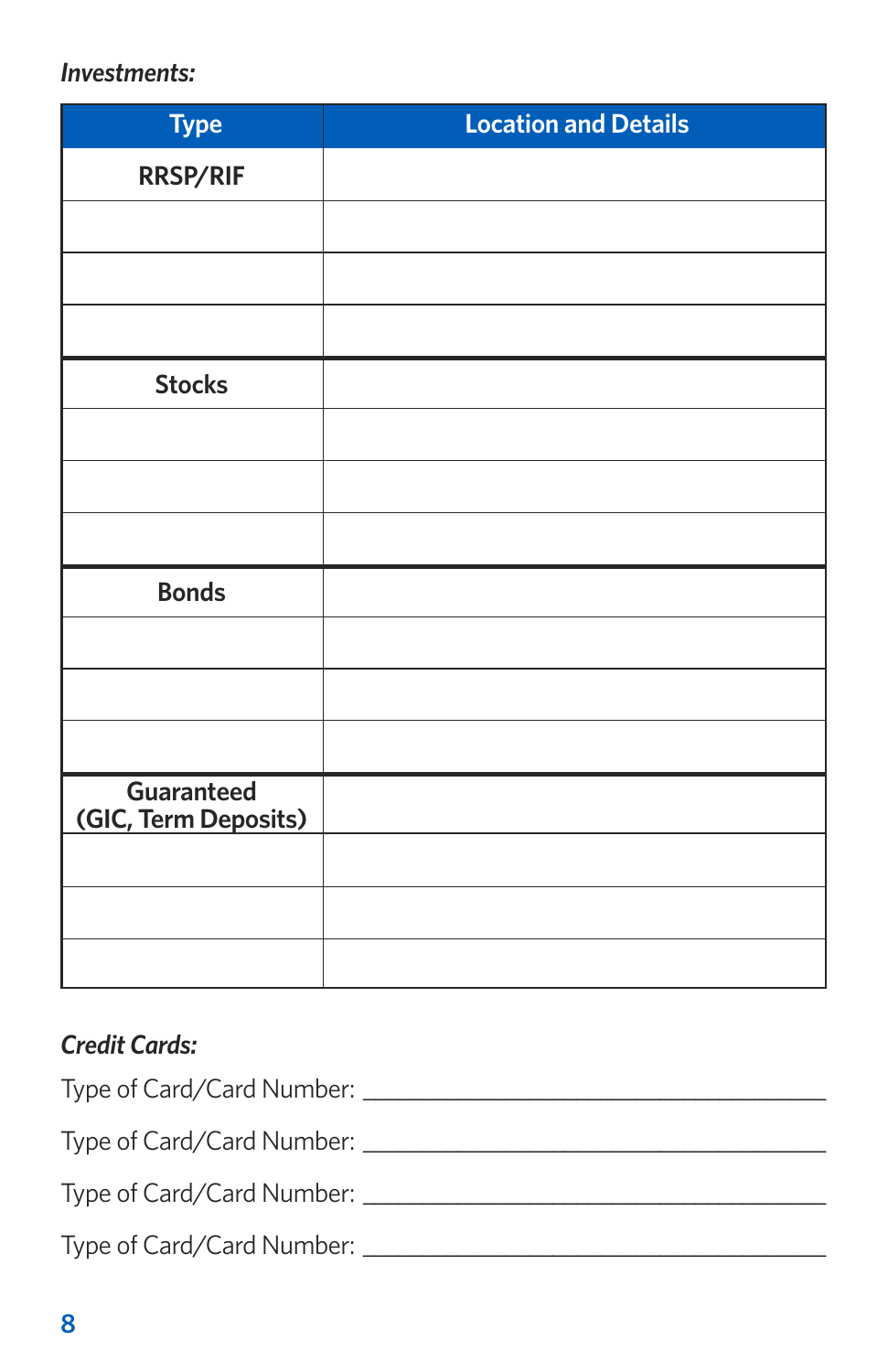### **Mortgage Information:**

| <b>Other Assets</b>                         |
|---------------------------------------------|
| Automobile(s):                              |
| 1.                                          |
|                                             |
| 2.                                          |
|                                             |
| 3.                                          |
|                                             |
| <b>Real Estate/Property:</b><br>Property #1 |
|                                             |
|                                             |
| Property #2                                 |
|                                             |
|                                             |
| <b>Other Assets:</b>                        |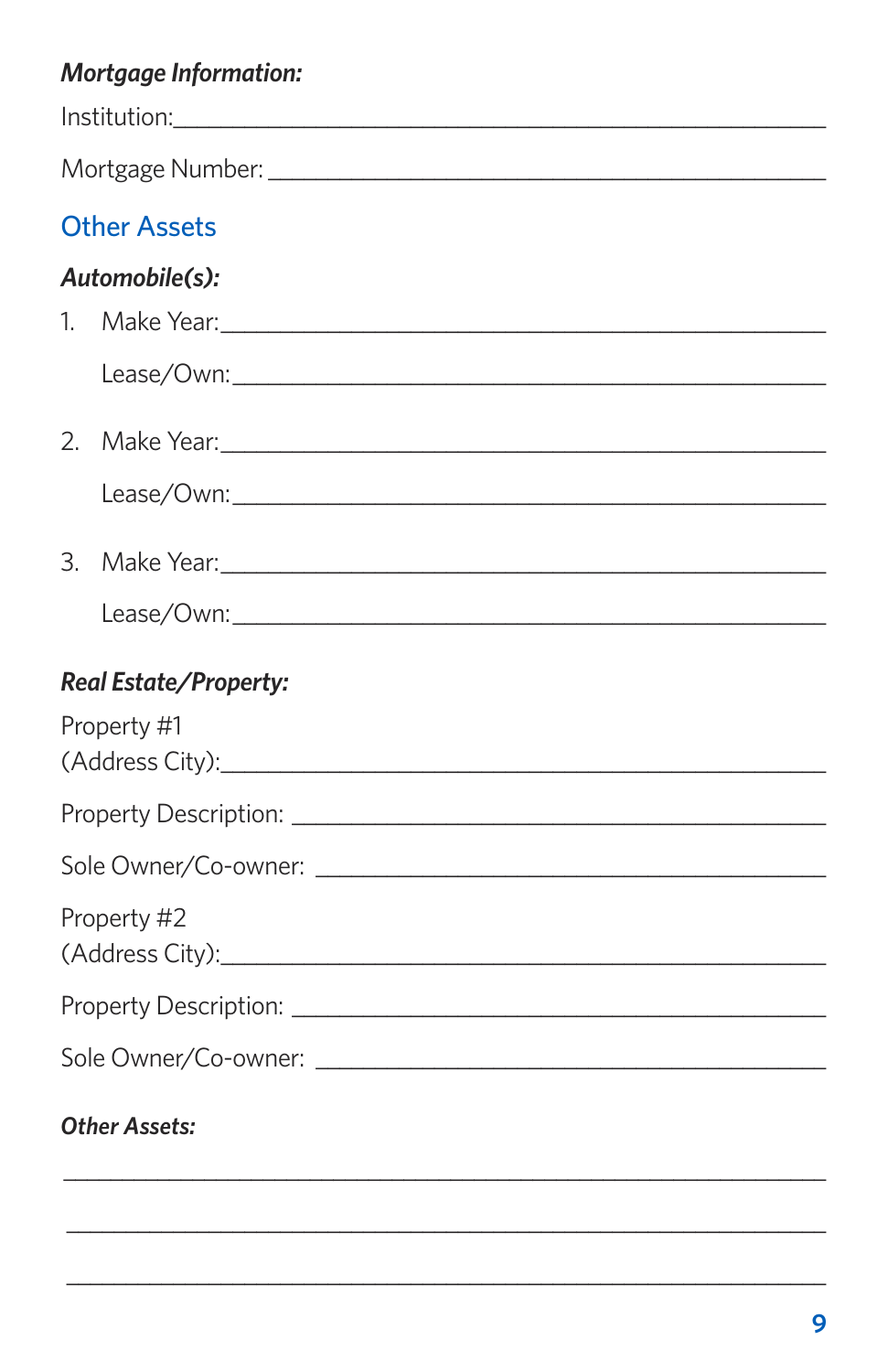### **Insurance Information**

#### *Medical/Healthcare:*

Government Health Card Number: Later and Australian Control of the United States of the United States and Taylor

Other Medical Insurance (Name/Policy Number):

#### *Life Insurance:*

| <b>Automobile Insurance:</b> |  |  |
|------------------------------|--|--|
|                              |  |  |
|                              |  |  |
| <b>Property Insurance:</b>   |  |  |
|                              |  |  |
|                              |  |  |

\_\_\_\_\_\_\_\_\_\_\_\_\_\_\_\_\_\_\_\_\_\_\_\_\_\_\_\_\_\_\_\_\_\_\_\_\_\_\_\_\_\_\_\_\_\_\_\_\_\_\_\_\_\_\_\_\_\_\_\_\_\_\_\_

*Copies of Important Documents (will, last income tax return, mortgage papers etc.) are located:*

\_\_\_\_\_\_\_\_\_\_\_\_\_\_\_\_\_\_\_\_\_\_\_\_\_\_\_\_\_\_\_\_\_\_\_\_\_\_\_\_\_\_\_\_\_\_\_\_\_\_\_\_\_\_\_\_\_\_\_\_\_

\_\_\_\_\_\_\_\_\_\_\_\_\_\_\_\_\_\_\_\_\_\_\_\_\_\_\_\_\_\_\_\_\_\_\_\_\_\_\_\_\_\_\_\_\_\_\_\_\_\_\_\_\_\_\_\_\_\_\_\_\_\_\_\_\_\_\_\_\_\_

\_\_\_\_\_\_\_\_\_\_\_\_\_\_\_\_\_\_\_\_\_\_\_\_\_\_\_\_\_\_\_\_\_\_\_\_\_\_\_\_\_\_\_\_\_\_\_\_\_\_\_\_\_\_\_\_\_\_\_\_\_\_\_\_\_\_\_\_\_\_

\_\_\_\_\_\_\_\_\_\_\_\_\_\_\_\_\_\_\_\_\_\_\_\_\_\_\_\_\_\_\_\_\_\_\_\_\_\_\_\_\_\_\_\_\_\_\_\_\_\_\_\_\_\_\_\_\_\_\_\_\_\_\_\_\_\_\_\_

\_\_\_\_\_\_\_\_\_\_\_\_\_\_\_\_\_\_\_\_\_\_\_\_\_\_\_\_\_\_\_\_\_\_\_\_\_\_\_\_\_\_\_\_\_\_\_\_\_\_\_\_\_\_\_\_\_\_\_\_\_\_\_\_\_\_\_\_

*Notes:*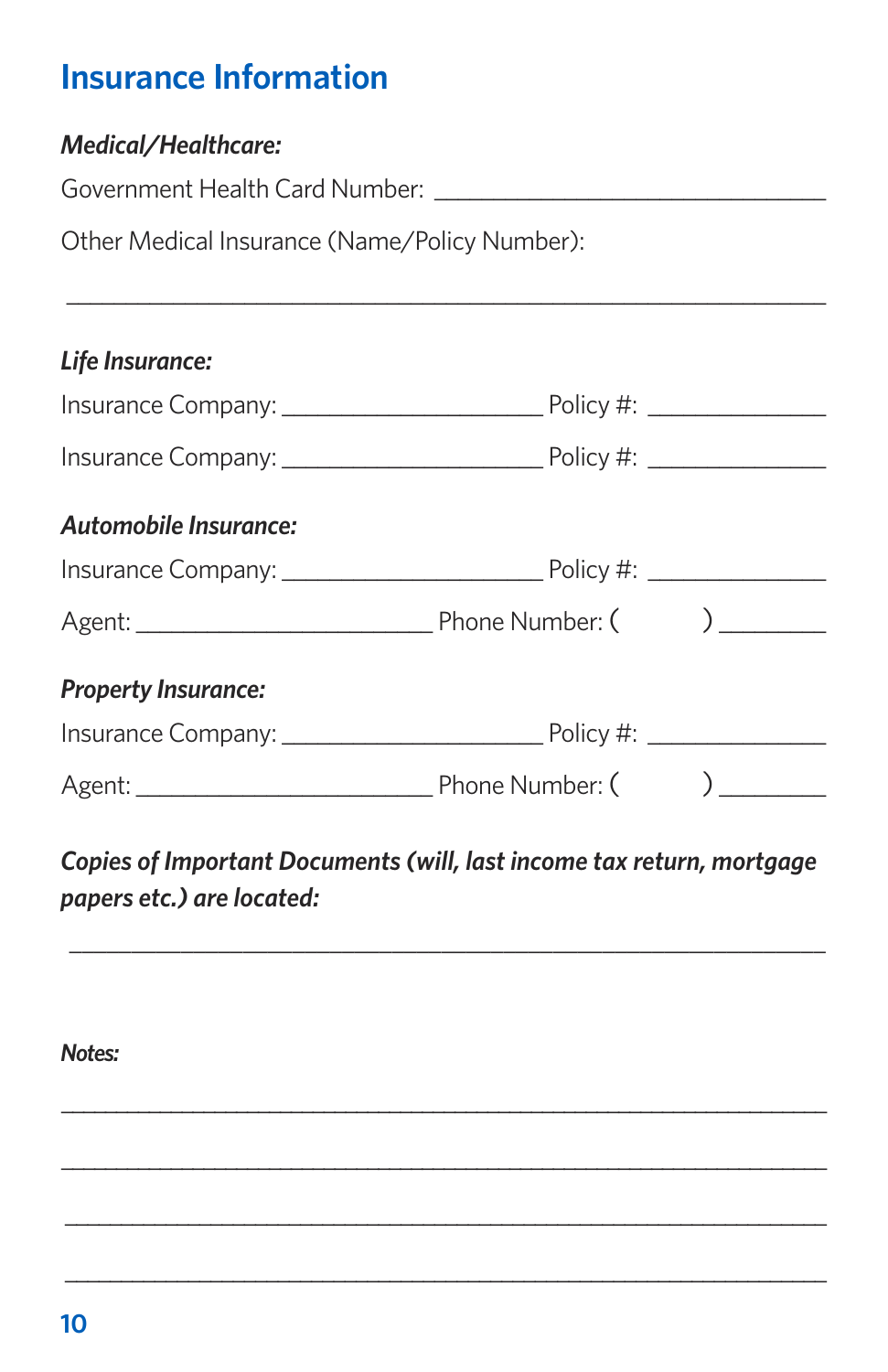### **Estate Planning Information**

**Solicitor** - Name, Address and Phone #:

Financial Advisor - Name, Address and Phone #:

**Executor #2 - Name, Address and Phone #:** 

#### **Last Will and Testament:**

| Do you have a will? $\Box$ Yes $\Box$ No                              |  |  |
|-----------------------------------------------------------------------|--|--|
| Does your partner have a will? $\Box$ Yes $\Box$ No                   |  |  |
|                                                                       |  |  |
| Name and phone number of professional who drafted your will (if any): |  |  |
|                                                                       |  |  |

. . . . . . . . . . . . . .

Additional Copies with: National Copies with: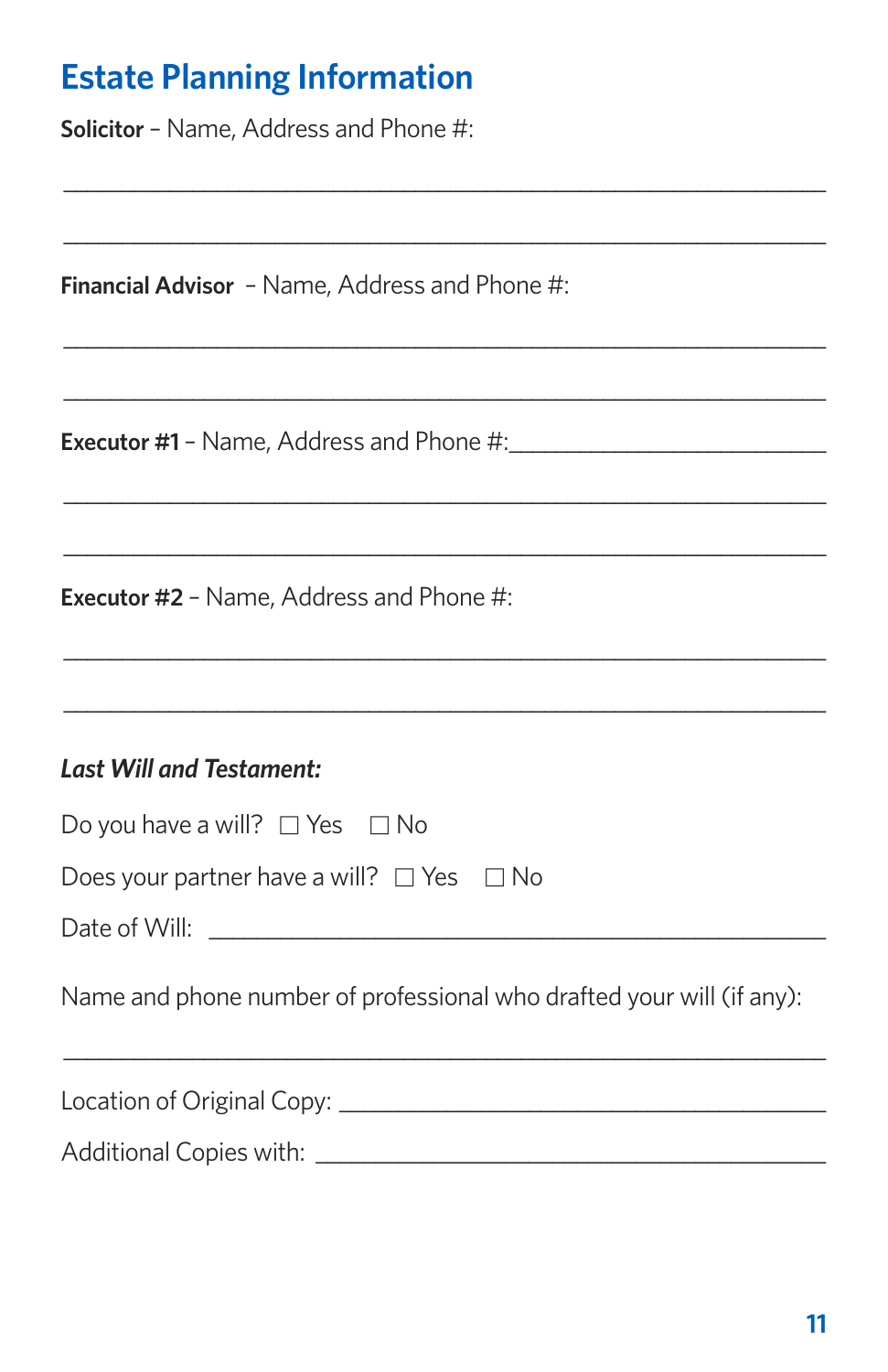| <b>Estate Settlement Information:</b>                                                                                                                                                                                          |
|--------------------------------------------------------------------------------------------------------------------------------------------------------------------------------------------------------------------------------|
| Accountant Name and Phone #: \\connect\\ \\connect\\ \\connect\\ \\connect\\ \\connect\\ \\connect\\ \\connect\\ \\connect\\ \\connect\\ \\connect\\ \\connect\\ \\connect\\ \\connect\\ \\connect\\ \\connect\\ \\connect\\ \ |
|                                                                                                                                                                                                                                |
|                                                                                                                                                                                                                                |
| <b>Banker/Financial Representative</b> Name and Phone #: ______________________________                                                                                                                                        |
|                                                                                                                                                                                                                                |
|                                                                                                                                                                                                                                |
|                                                                                                                                                                                                                                |
|                                                                                                                                                                                                                                |
|                                                                                                                                                                                                                                |
|                                                                                                                                                                                                                                |
|                                                                                                                                                                                                                                |
|                                                                                                                                                                                                                                |
|                                                                                                                                                                                                                                |
|                                                                                                                                                                                                                                |
|                                                                                                                                                                                                                                |
| <b>Power of Attorney for Property Name and Phone #:</b>                                                                                                                                                                        |
|                                                                                                                                                                                                                                |
|                                                                                                                                                                                                                                |
| Power of Attorney for Property Name and Phone #:                                                                                                                                                                               |
|                                                                                                                                                                                                                                |
|                                                                                                                                                                                                                                |
| Power of Attorney for Personal Care Name and Phone #:                                                                                                                                                                          |
|                                                                                                                                                                                                                                |
|                                                                                                                                                                                                                                |
| <b>Power of Attorney for Personal Care Name and Phone #:</b>                                                                                                                                                                   |
|                                                                                                                                                                                                                                |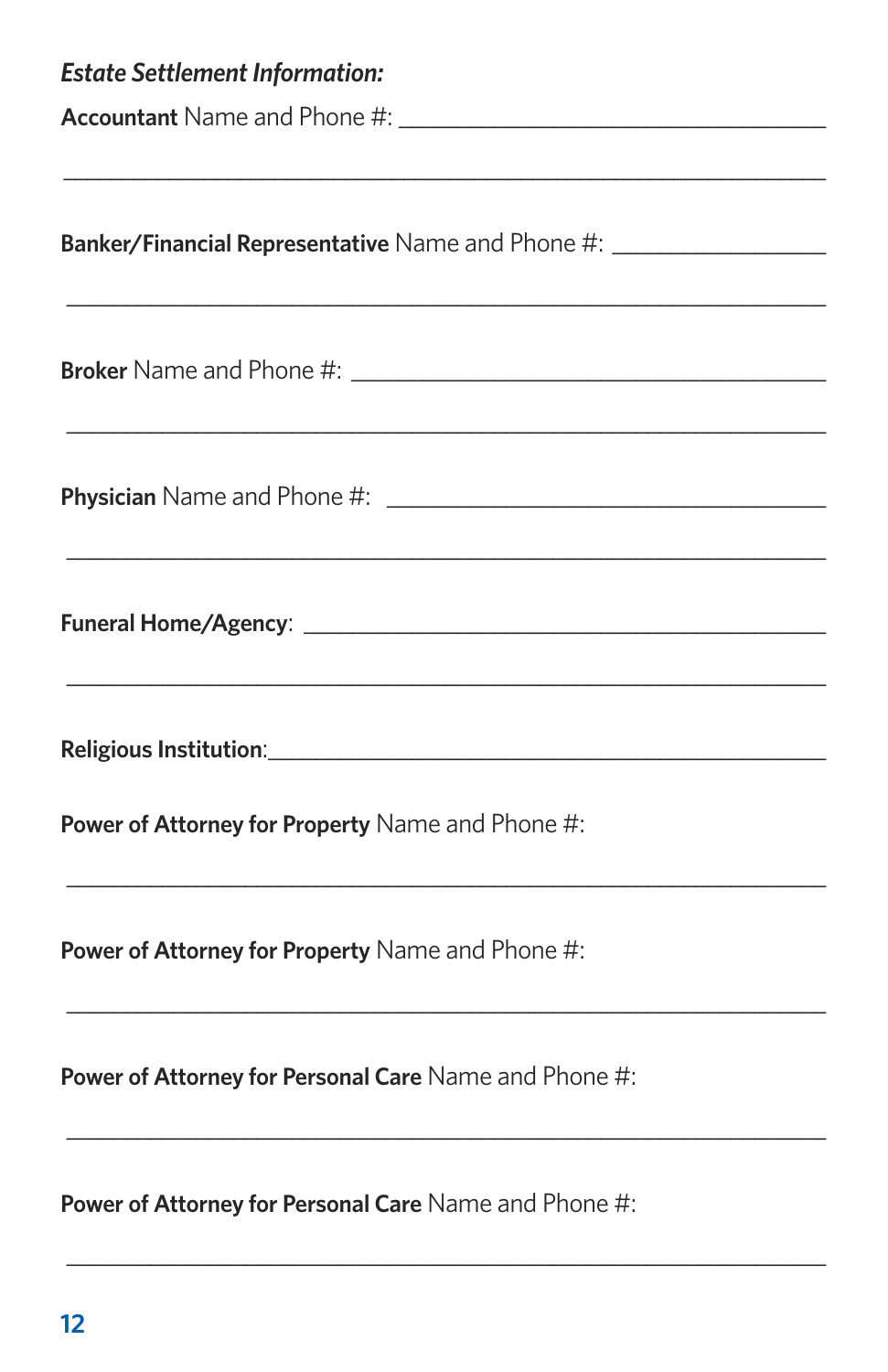#### *Organ Donor :*□ **Yes** □ **No**

| I have made pre-arrangements for my funeral: $\Box$ Yes $\Box$ No |  |
|-------------------------------------------------------------------|--|
|-------------------------------------------------------------------|--|

Name and Address of Funeral Home:

If you have not documented this information elsewhere please use this opportunity to list specific information or instructions to ensure that your last wishes are carried out. (For example, preferred clergy, special readings, hymns and music, preference for burial or cremation, request flowers or donations).

\_\_\_\_\_\_\_\_\_\_\_\_\_\_\_\_\_\_\_\_\_\_\_\_\_\_\_\_\_\_\_\_\_\_\_\_\_\_\_\_\_\_\_\_\_\_\_\_\_\_\_\_\_\_\_\_\_\_\_\_\_\_\_\_\_

\_\_\_\_\_\_\_\_\_\_\_\_\_\_\_\_\_\_\_\_\_\_\_\_\_\_\_\_\_\_\_\_\_\_\_\_\_\_\_\_\_\_\_\_\_\_\_\_\_\_\_\_\_\_\_\_\_\_\_\_\_\_\_\_\_

\_\_\_\_\_\_\_\_\_\_\_\_\_\_\_\_\_\_\_\_\_\_\_\_\_\_\_\_\_\_\_\_\_\_\_\_\_\_\_\_\_\_\_\_\_\_\_\_\_\_\_\_\_\_\_\_\_\_\_\_\_\_\_\_\_

\_\_\_\_\_\_\_\_\_\_\_\_\_\_\_\_\_\_\_\_\_\_\_\_\_\_\_\_\_\_\_\_\_\_\_\_\_\_\_\_\_\_\_\_\_\_\_\_\_\_\_\_\_\_\_\_\_\_\_\_\_\_\_\_\_

\_\_\_\_\_\_\_\_\_\_\_\_\_\_\_\_\_\_\_\_\_\_\_\_\_\_\_\_\_\_\_\_\_\_\_\_\_\_\_\_\_\_\_\_\_\_\_\_\_\_\_\_\_\_\_\_\_\_\_\_\_\_\_\_\_

\_\_\_\_\_\_\_\_\_\_\_\_\_\_\_\_\_\_\_\_\_\_\_\_\_\_\_\_\_\_\_\_\_\_\_\_\_\_\_\_\_\_\_\_\_\_\_\_\_\_\_\_\_\_\_\_\_\_\_\_\_\_\_\_\_

\_\_\_\_\_\_\_\_\_\_\_\_\_\_\_\_\_\_\_\_\_\_\_\_\_\_\_\_\_\_\_\_\_\_\_\_\_\_\_\_\_\_\_\_\_\_\_\_\_\_\_\_\_\_\_\_\_\_\_\_\_\_\_\_\_

\_\_\_\_\_\_\_\_\_\_\_\_\_\_\_\_\_\_\_\_\_\_\_\_\_\_\_\_\_\_\_\_\_\_\_\_\_\_\_\_\_\_\_\_\_\_\_\_\_\_\_\_\_\_\_\_\_\_\_\_\_\_\_\_\_

*Charitable organizations (if donations requested):* 

#### *Societies, Clubs and Associations:*

I belong to the following organization which should be notified of my death. Some may carry insurance on their members:

Name of Organization and Contact info: \_\_\_\_\_\_\_\_\_\_\_\_\_\_\_\_\_\_\_\_\_\_\_\_\_\_\_\_

Name of Organization and Contact info: \_\_\_\_\_\_\_\_\_\_\_\_\_\_\_\_\_\_\_\_\_\_\_\_\_\_\_\_

Name of Organization and Contact info: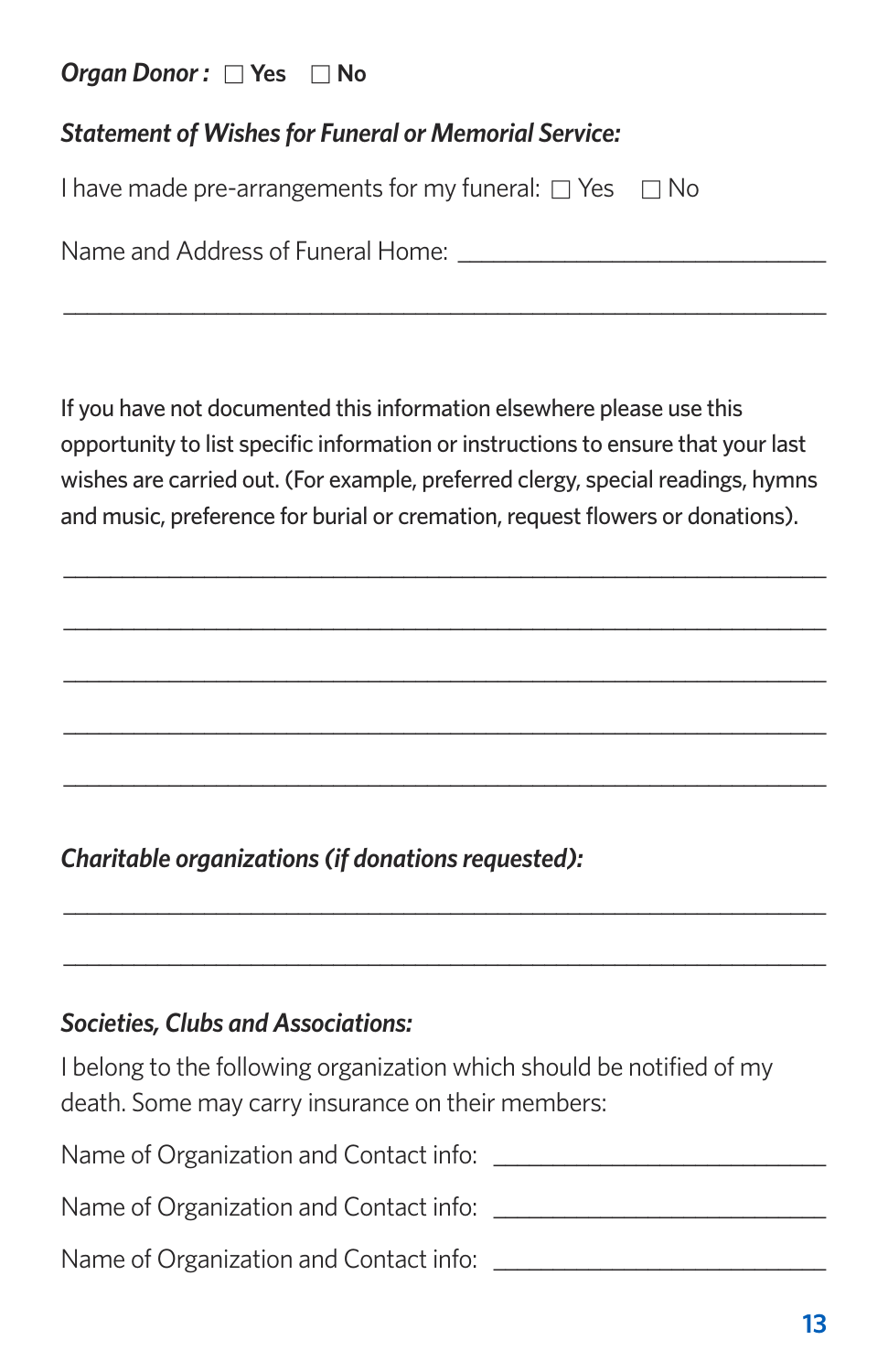### *Personal Property or "Family Treasures"':*

| <b>Property</b> | Person to receive it |
|-----------------|----------------------|
|                 |                      |
|                 |                      |
|                 |                      |
|                 |                      |
|                 |                      |
|                 |                      |
|                 |                      |
|                 |                      |
|                 |                      |
|                 |                      |
|                 |                      |
|                 |                      |
|                 |                      |
|                 |                      |
|                 |                      |
|                 |                      |
|                 |                      |
|                 |                      |
|                 |                      |
|                 |                      |
|                 |                      |
|                 |                      |
|                 |                      |